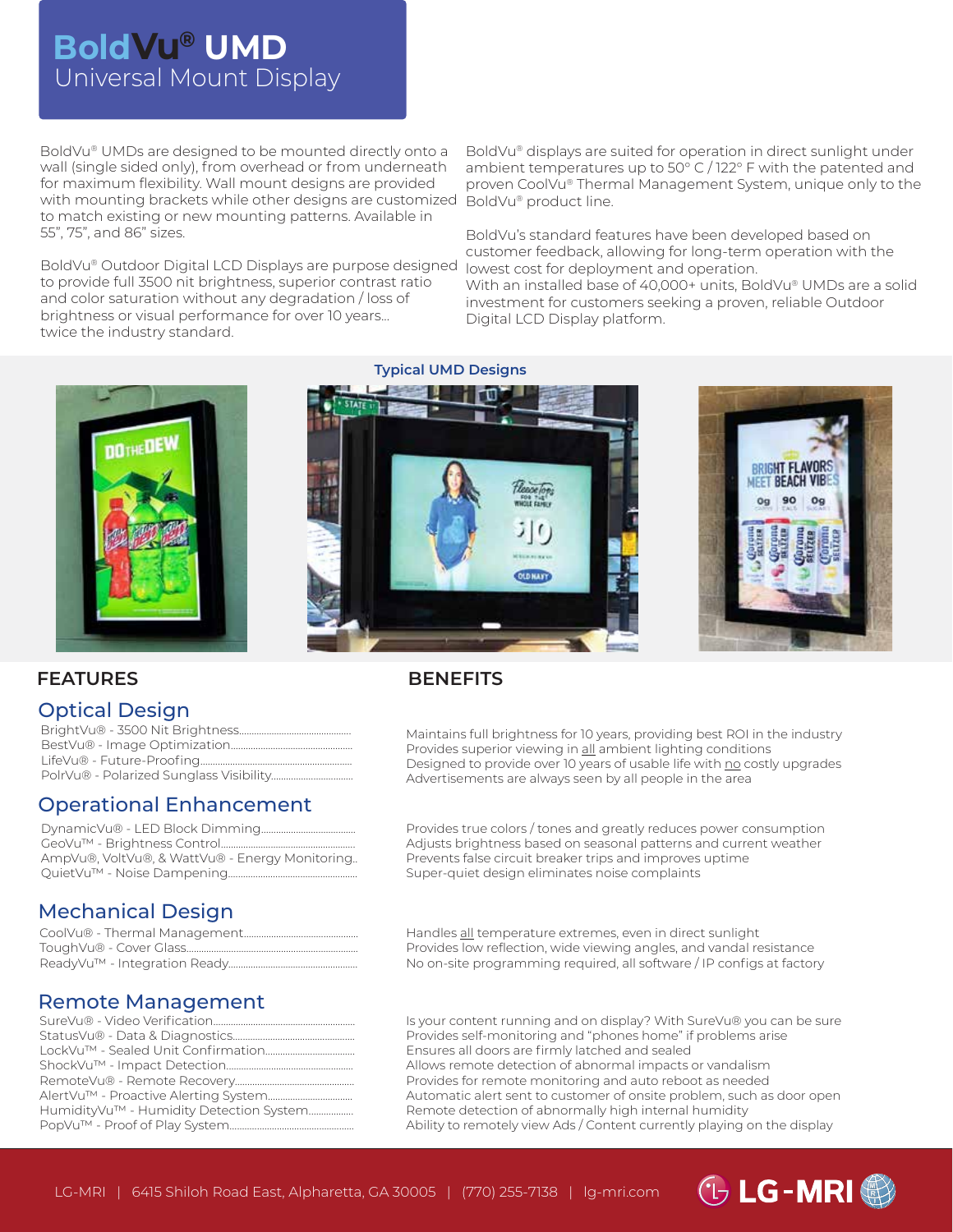

### **BRIGHTNESS LEVELS**



### **DISPLAY CONFIGURATIONS**

Single-Sided One digital display face.

Double-Sided Two digital display faces back to back.

#### Single-Sided with Static LED Backlight

One digital display face and an LED backlit face for a static poster.

### **OPTIONAL FEATURES**

InfiniteTouch® All-Glass PCAP touchscreen with digital controller.

USB Cameras USB cameras hidden behind the display cover glass.

Comms Cap Housing Connectivity Gateways, Telcom devices and other equipment.

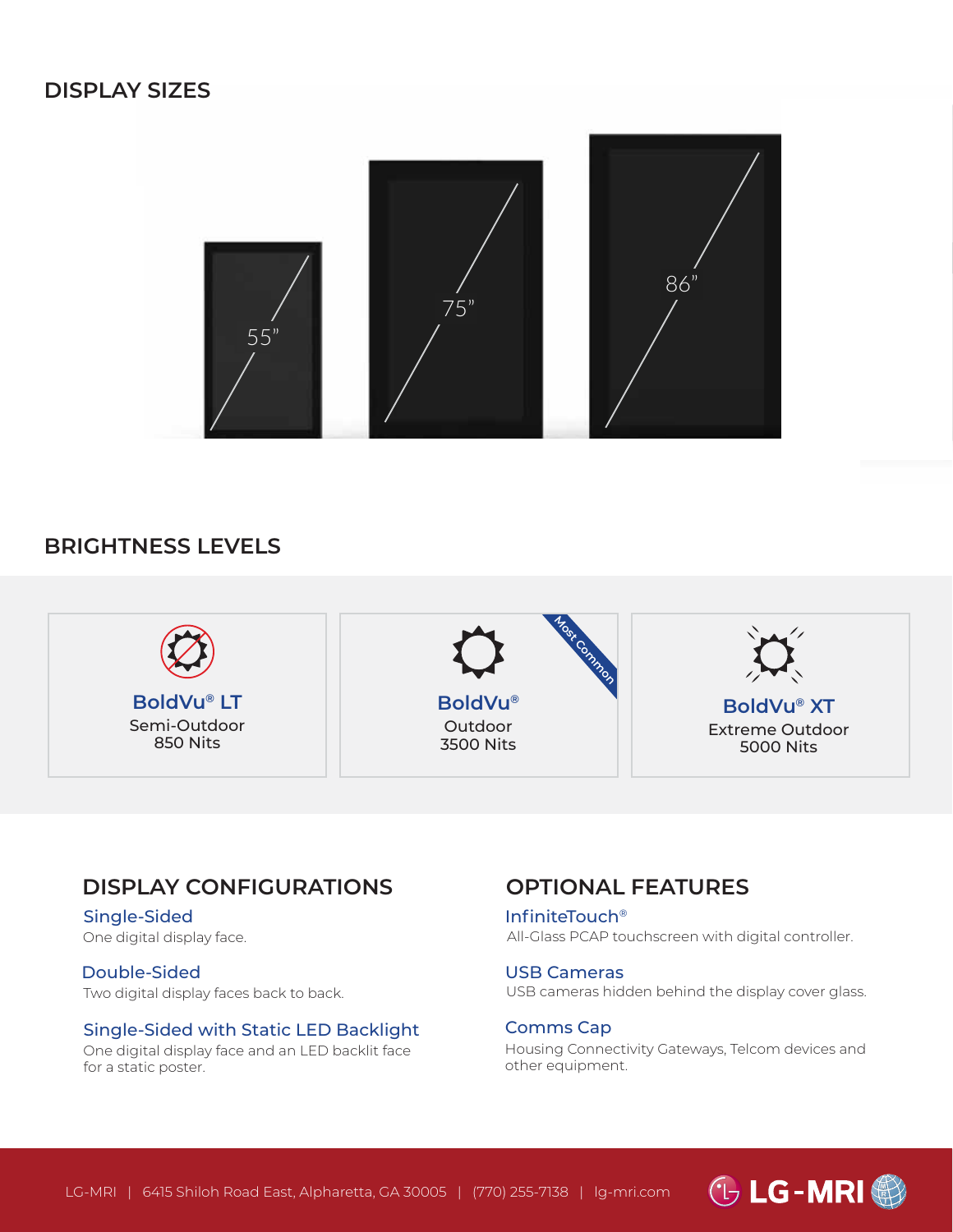# **TECHNICAL SPECIFICATIONS**

## **SINGLE-SIDED UMD**

| Display Size (diagonal)       | 55" (Slim)*         | 75"               | 86"                 |
|-------------------------------|---------------------|-------------------|---------------------|
| Active Display Area           | 28.79" H X 47.62" V | 36.5" H X 66.0" V | 41.97" H X 74.61" V |
| Resolution                    | 1080 x 1920         | 2160 x 3840       | 2160 x 3840         |
| Safety/Vandal Glass           | $13.5 \text{ mm}$   | $13.5 \text{ mm}$ | $13.5 \text{ mm}$   |
| Luminance                     | 3500 nits           | 3500 nits         | 3500 nits           |
| Average Power Consumption (W) | 250W                | 650W              | 950W                |
| Maximum Power Consumption (W) | 630W                | 1250W             | 2500W               |
| Width (Typical)               | 31.5"               | 45.7"             | 50.8"               |
| Height (Typical)              | 56.28"              | 74.4"             | 82.7"               |
| Depth (Typical)               | 3.9"                | 5.8"              | 7.0"                |
| Weight (Approximate)          | 175                 | 450               | 550                 |

### **DOUBLE-SIDED UMD**

| Display Size (diagonal)       | 55"                 | 75"               | 86"                   |
|-------------------------------|---------------------|-------------------|-----------------------|
| <b>Active Display Area</b>    | 28.79" H X 47.62" V | 36.5" H X 66.0" V | 41.97" H X 74.61" V   |
| Resolution                    | 1080 x 1920         | 2160 x 3840       | 2160 x 3840           |
| Safety/Vandal Glass           | $13.5 \text{ mm}$   | 13.5 mm           | $13.5 \, \mathrm{mm}$ |
| Luminance                     | 3500 nits           | 3500 nits         | 3500 nits             |
| Average Power Consumption (W) | 450W                | 1000W             | 1500W                 |
| Maximum Power Consumption (W) | 1250W               | 2500W             | 4375W                 |
| Width (Typical)               | 31.5"               | 45.7"             | 50.8"                 |
| Height (Typical)              | 56.28"              | 74.33"            | 101.0"                |
| Depth (Typical)               | 10.9"               | 10.0"             | 10.0"                 |
| Weight (Approximate)          | 550                 | 900               | 1100                  |

\*Not currently available with Touchscreen.

Note: Specifications and dimensions subject to change without notice. Power use based on full brightness with a white field, averaged over 10 years of 24/7 use.